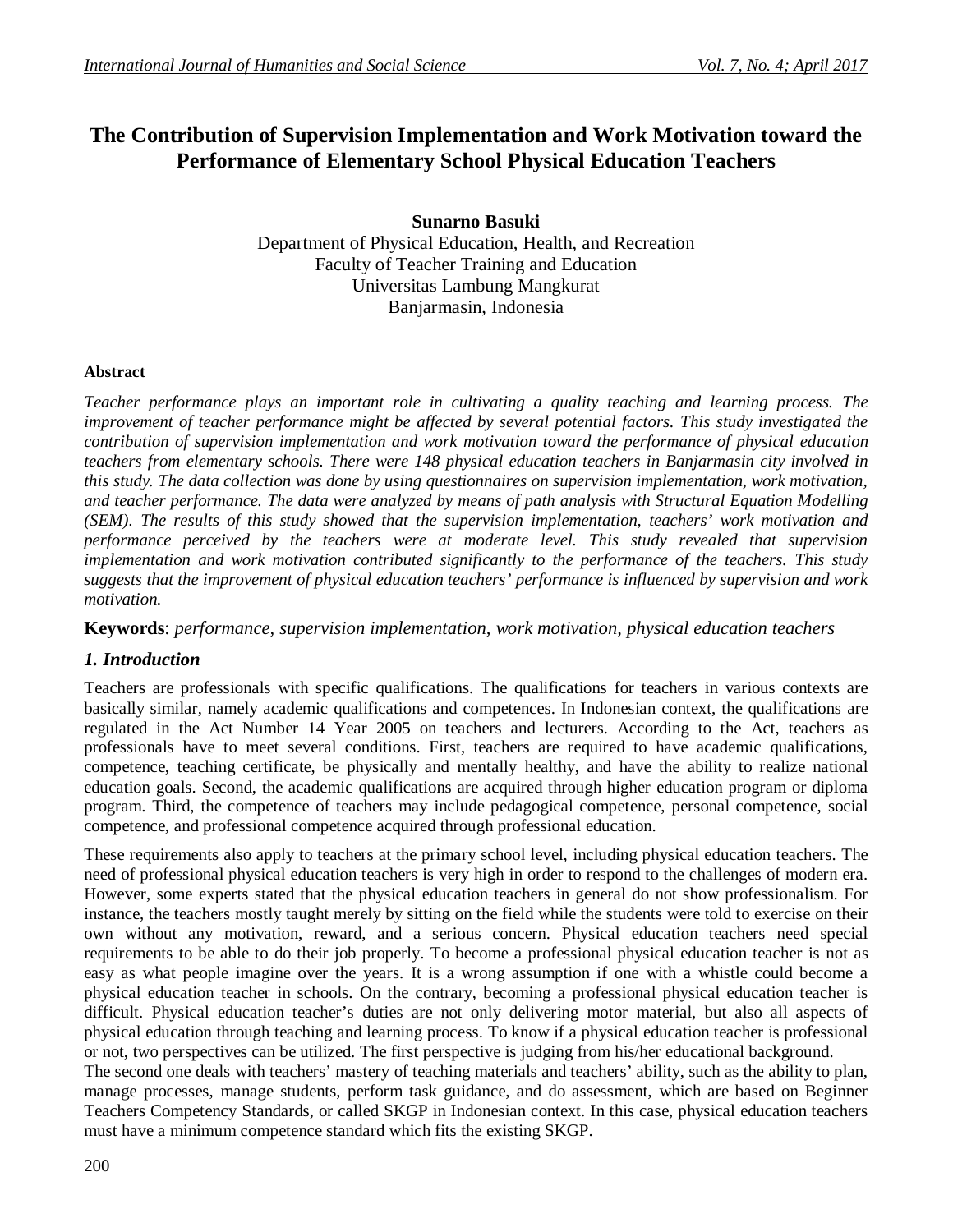Nowadays there is an alarming picture of the development of physical education in Indonesia. From the survey conducted by the Center of Physics from the Ministry of National Education as cited by Priya (2011: 13), the learning outcomes of physical education in schools are generally only able to give the effect of physical fitness for about 15 percent of the overall student population. In a simple test sport search on the aspects related to the physical fitness of students in high school, Indonesian students on average only reach the low category. Similarly, the low quality of physical education learning outcomes can be inferred from the sporting community' grievances which indicate that the quality of early age athletes in schools is very low. These complaints can be attributed to two things. First, the prospective of our athletes on average contain a weakness in terms of motor skills, ranging from speed, agility, coordination, balance and spatial awareness. Secondly, the aspiring athlete at the same time also have shortcomings in terms of physical ability (physical fitness), particularly in terms of general endurance, strength, flexibility, power, and local muscular endurance (Priya, 2011: 13).

The data previously presented would require more in-depth study to see why it could happen. In general, the performance of physical education teachers in Indonesia is still low. The performance picture can also be applied to the performance of teachers in South Kalimantan since the development of physical education and sport have not shown the expected results. It is closely linked to the role of physical education teachers. The need for improved teacher performance thus becomes very important in the future. Physical education teachers' performance needs to be improved in order to achieve high professionalism so as to bring a positive impact to the school where the teacher is assigned. A study focusing on the issue of the performance of physical education teachers at the elementary school level is required, so the results can be used as reference of professionalism improvements toward physical education teachers in the future.

As the need of the improvement on teacher performance has been prevailing, the government have made effort to improve teacher performance, such as forming teacher professional development forum or called MGMP in Indonesian context, Teachers Working Group (KKG) and issuing the Act No. 20 Year 2003 on National Education System and the Act Number 14 Year 2005 on teachers and lecturers. Nevertheless, there are still many highlights of the poor performance of teachers in performing their duties.

Prior to the publication of the Act Number 20 Year 2003 on National Education System and the Act Number 14 Year 2005 on teachers and lecturers, Mardapi and Kuwato (1998) conducted a survey which showed that teachers rarely made test blueprint and conducted test without giving remedial program as the follow-up since the teachers' ability in constructing test items and analyzing the test results was still low. Mardapi and Kuwato's (1998) study also addressed the burden on teachers in teaching duties and the lack of respect for teachers who innovate, including carrying out a remedial program, due to the unavailability of funds.

The survey results were consistent with the results of research conducted by Rumapea (2005) on some senior high schools in Manado city, which indicated that the performance of teachers was still low. The low performance of teachers can be seen in the lack of preparedness of teachers in carrying out his/her teaching duties. Many teachers do not prepare teaching units, and there are many subjects that do not have a textbook. The problems are presumably caused by the ability of principals in using their authority to influence improvement of teacher performance. The authority of the principal which is used properly can improve the performance of teachers, for example the use of supervision on teaching. With the teaching supervision of teachers by principals, it will cultivate a good school culture, so the teacher would be excited and feel compelled or motivated to do their job properly. Therefore, the implementation of the supervision should be conducted properly in order to encourage work motivation for improving teacher performance. Based on this assumption, the implementation of supervision, school culture, and motivation play important roles in improving teacher performance.

In order to encourage the performance of physical education teachers, the factors taken into account are the implementation of supervision and motivation of physical education teachers. These factors conform the results of study by Saputra (2011) who suggested that physical education teachers' performance was influenced by the model of supervision carried out by the school supervisors.

Saputra (2011) confirmed that the model of supervision which so far has relied on administrative elements less influence on the performance of physical education teachers of elementary school in Bandung. The model of supervision that focuses on the learning process is more effective at driving the performance of physical education teachers. Another study conducted by Alviah (2012) reinforces the finding revealed by Saputra (2011), where the supervision by the principal had a significant influence on the performance of teachers.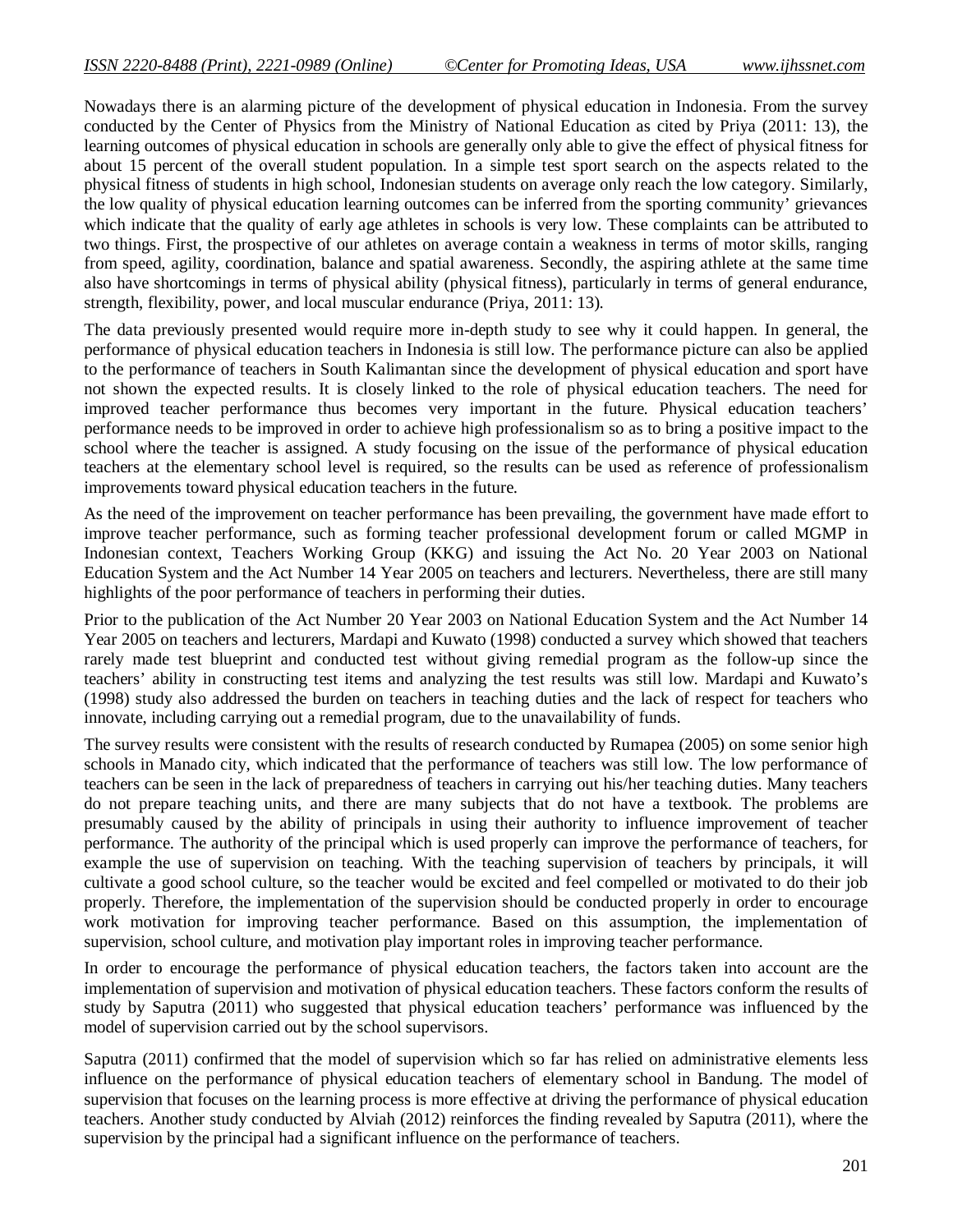Alviah (2012) in her study emphasized the intensity of supervision conducted by the principal in *Dharma Wanita Karangwaru Tulungagung*. Furthermore, Syarif (2011) also proposed that one of the external factors that can affect the performance of teachers is the supervision. Rinu, Dantes and Yudana (2013) also confirmed the previous studies by proposing the academic supervision as one factor that determines the performance of teachers. They did not investigate the physical education teachers, but these results can be applied to the case of physical education teachers. In principle, physical education teachers and other teachers are also required to have high performance in their duties. In addition to the implementation of the academic supervision, Rinu, Dantes and Yudana (2013) also highlighted other factors, namely work spirit and welfare of teachers. Their findings put forward the welfare of teachers as the most contributing factor, then followed by work spirit and academic supervision as independent variables which are not interconnected. In other words, the factors have possibly direct effect on teacher performance.

Based on the analysis that has been outlined, this study put forward two variables that affect the performance of elementary school physical education teachers in Banjarmasin city, namely the implementation of supervision and motivation in which these two variables are worth studying more in depth. The research questions were formulated as follows:

- 1. Is there a significant contribution of the supervision implementation to the performance of elementary school physical education teachers in Banjarmasin city?
- 2. Is there a significant contribution of work motivation to the performance of elementary school physical education teachers in Banjarmasin city?
- 3. Is there a significant contribution of the supervision implementation and work motivation to the performance of elementary school physical education teachers in Banjarmasin city?

### *1.1 The Concept of Teacher Performance*

According to Stinnent (1968: 59), performance means "actual accomplishment as distinguished from potential ability, capacity or attitude". Stinnent's (1968: 59) opinion can be interpreted in which the actual achievement of the performance is different from the potential abilities, skills and talents. In other words, the performance can be interpreted as an achievement or accomplishment that appears as a form of work in a person's success. Performance is also defined as work performance, achievement of work, work performance and work appearance (Landy and Farr, 1983: 22). Performance can also be shown in behavior which means something actually done by people and which can be observed. The relevant meaning to this notion is the behavior or actions which are relevant to the goals of the organization and can be improved and measured according to the capabilities of each individual (contribution rate). Performance is the act itself and the relevant objectives that are under the control of individuals (Campbell et al., 1993: 40). According to this definition, performance can be seen in its process. To illustrate, the performance of physical education teacher means the ability to produce a better learning, good quality of students' skill development, and others related to the physics education.

According to Steers (1977: 32), performance is defined as the ability and skills that can be observed, such as knowledge and attitudes needed to support the success of work. This definition refers to the individual's capacity. Intellectual capacity of individuals differs from one another, so the degree of the performance of each person is not the same. Meanwhile, there are other opinions expressed by Cushway and Lodge (1993: 53) who stated that a person's performance can be seen in two aspects. The first aspect is the result of work accomplished by individuals and is a measure of individual productivity. The second aspect is the characteristics or personal traits that support the effectiveness of workers. Robbins (1984: 25) stated that a person's performance is a combination of personal traits that support the success of the work, behavior or activity by individuals to achieve organizational goals and results achieved. To determine the performance of a person, it can be seen through some of the indicators. Wibowo (2012: 7) mentioned that performance is measured for the quantity, quality, productivity, timeliness, and cost control. Based on expert opinions above, the indicators of performance this study are the quantity of work, quality of work and timeliness of work.

### *1.2 Implementation of Supervision*

The concept of supervision needs to be addressed and understood well. Burton and Bruceckner (1955:13) stated that "Supervision is an expert technical service primarily aimed at studying and improving cooperatively all factors which affect child growth and development".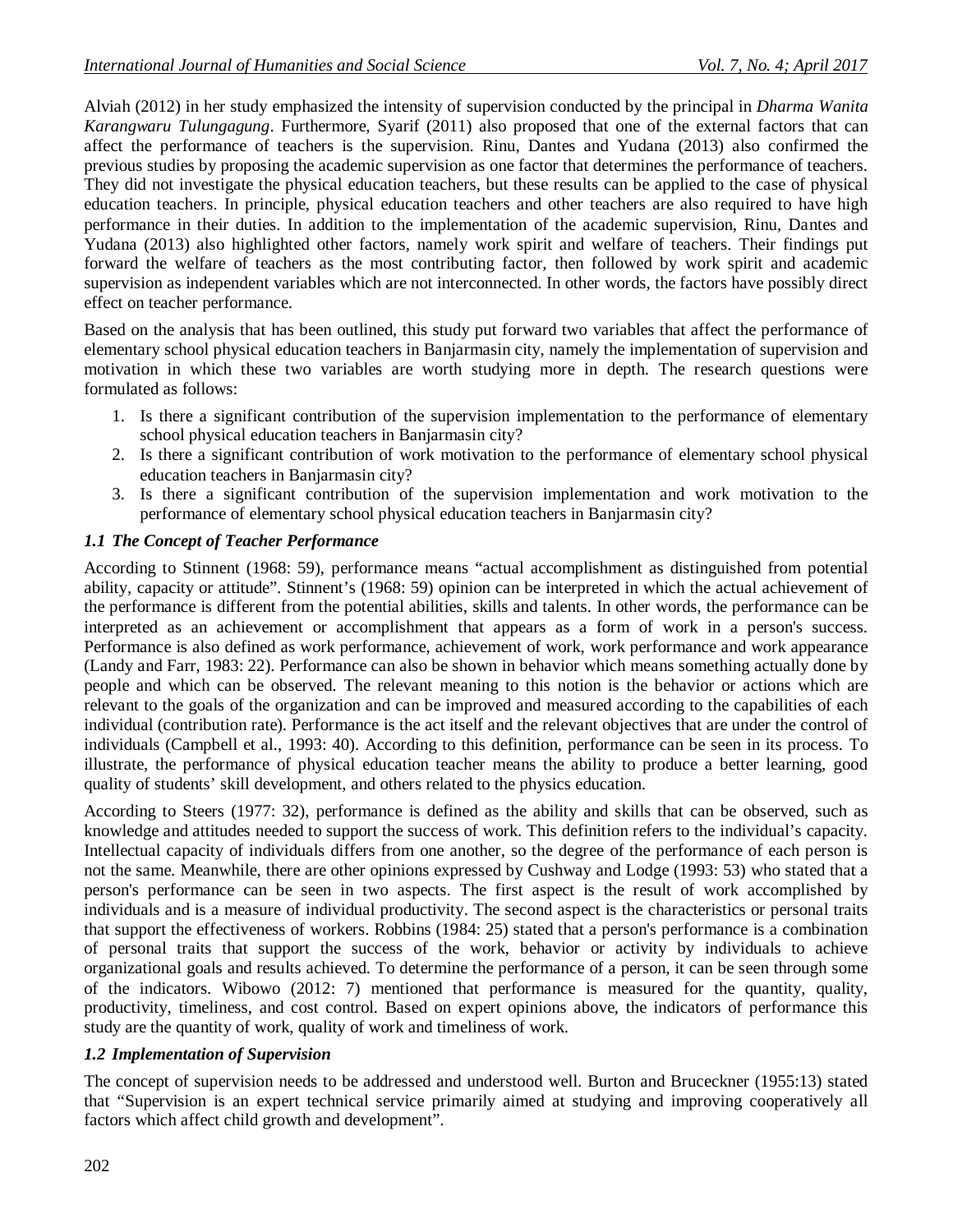Based on such understanding, it can be interpreted that supervision is a service technique whose main purpose to learn and improve the factors that influence growth and development together. In other concept, Purwanto (1998: 76) states that supervision is a planned development activities to help teachers and other school officials in performing their duties effectively. Sergiovanni and Starratt (1993:267) generally stated that "supervision is a process designed to help teachers and supervisors learn more about their practice; to be better able to use their knowledge and skills to better serve parents and schools; and to make the school a more effective learning community". The statement by Sergiovanni and Starratt (1993:267) can be interpreted that supervision is a process designed to help teachers and supervisors to learn more about their practice, to be able to use their knowledge and skills to better serve parents and schools, and make school communities learn more effectively.

Those opinions confirm that supervision is planned services and assistance given by supervisor to teachers and other school staff in order that they can improve their ability to develop teaching and learning situation better for the achievement of educational goals more effectively and efficiently. The characteristics of supervision of teaching is different from the supervision of the manufacturing industry or other types of employment. The first difference is in terms of the characteristics of the work supervised. Teaching certainly cannot be equated with manual work in the company because teaching involves students and intellectual as well as emotional elements, so the nature of the work is not routine. The keyword in the supervision of teaching is not examination but help for teachers to improve learning (Oliva, 1984: 9). The second difference is in terms of its goals. The eventual goal of teaching supervision is not only on the performance of teachers, but to the point of improving the learning outcomes of students. As confirmed by Glickman (1981: 4-5), the supervision of teaching is a series of activities to help teachers develop the ability to manage the learning process for the attainment of teaching. This is the ideal goal of teaching supervision. If the ideal concepts are implemented, it can be expected that the quality of education in Indonesia will increase significantly.

### *1.3 Work Motivation*

Motivation (motivation) in management field is only addressed to human resources in general and to the subordinates in particular. Motivation questions how to direct the power and potential of subordinates to cooperate productively and succeed in meeting their objectives. According to Veithzal (2005: 455), motivation is defined as a set of attitudes and values that influence individuals to achieve specific things in accordance with their purpose. Marihot (2003: 321), postulated that motivation comprises the factors that drive and encourage behavior or desire for someone to do something that is expressed in terms of the activities of effort. In addition, Mathis and Campbell (2001: 89) stated that the definition of work motivation is a desire in a person that causes the person to act. The concept of motivation is generally different from the spirit of the work, yet they are interrelated. Work spirit emphasizes on desire. In this sense, work spirit is the behavior of the employees working with more optimal conditions than others. In contrast, motivation puts more emphasis on the need as a motive for behaving (Hasibuan, 2004: 94). When a person's motivation is strong, then it may cultivate an optimal work spirit. In other words, work spirit is an optimal behavior, while motivation is a condition that can cause such spirit.

### *2. Materials and Methods*

### **2.1 Research Design**

This study used correlational design that attempted to analyze and explain the relationship among the variables by their correlation coefficient. This study aimed to determine the relationship among the implementation of supervision, motivation and performance of elementary school physical education teachers in South Kalimantan. Based on the objective, this study was also explanatory quantitative study that was intended to explain the position of the variables that were analyzed and the relationship as well as the influence of one variable to another variable. Two principal variables were involved in this study, namely independent variables and dependent variables. The independent variables consisted of the implementation of supervision (X1) and motivation (X2), while the dependent variable in this study was the performance of elementary school physical education teacher (Y) in South Kalimantan.

### **2.2 Population and Sample**

The population in this study were all the elementary school physical education teachers in the Banjarmasin city, Indonesia. In this study, the teachers were those who were appointed by the government as civil servants at state elementary school in Banjarmasin city.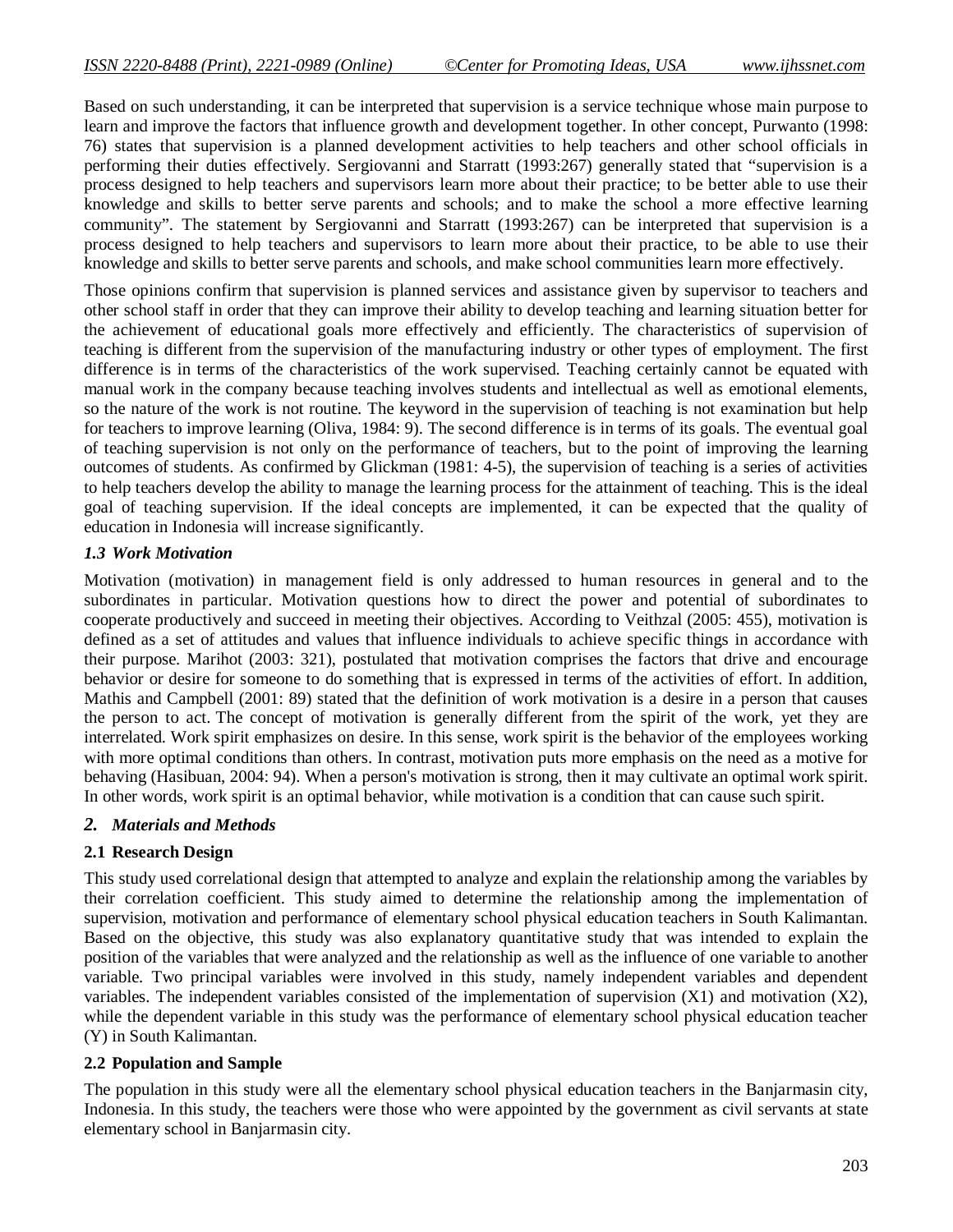Based on data from the Education Office Banjarmasin year 2015/2016, it was known that the number of permanent teachers of physical education was 232 people. Furthermore, by using the Solvin's formula and systematic proportional random sampling, there were 148 teachers taken as the samples.

### **2.3 Instrument**

The instrument for data collection in this study was questionnaire to obtain information related to the implementation of supervision, motivation and performance as perceived by the physical education teachers from elementary schools in the Banjarmasin city. Three questionnaires were utilized: (1) questionnaire on the implementation of supervision, (2) a questionnaire on motivation, and (3) a questionnaire on teacher performance.

The questionnaire on the implementation of supervision (X1) consisted of 7 indicators: agreement, communication, instrument, intensity, discussion, evaluation and act planning. The questionnaire on motivation (X2) consisted of 10 indicators. The questionnaire covered two main points, namely motivator and hygiene factors. Motivator factors which are directly connected with job content were measured by using five indicators, namely the opportunity to achieve, reward, the job itself, responsibility and the opportunity to advance or make progress. Hygiene factors which were directly connected to work dissatisfaction were measured by using five indicators, namely school policy, supervision quality, relationship, income, and condition. Last, the questionnaire on teacher performance  $(\hat{Y})$  consisted of 11 indicators, which were attendance, documents/instructional materials, instructional media, students' achievement, sports achievement, classroom management, time management, passing standard, attention to students, friendly and fair traits. The scores of the questionnaires were determined by using Likert scale for each questionnaire option, namely  $SA =$  Strongly Agree with a score of 5;  $A =$  Agree with a score of 4; N = Neutral / not argue with a score of 3; D = Disagree with a score of 2; SD= Strongly Disagree with a score of 1. The preparation of the instruments included the reconstruction of the questionnaires compiled by the researchers and adaptation for the instruments that have been proposed by experts and previous researchers.

The data from the questionnaires were rated and tabulated for further analysis. In this research, data analysis was performed by using quantitative approach. Therefore, the data analysis method used descriptive and inferential statistics. The data in this study were also analyzed by using path analysis with SEM (Structural Equation Modelling) to estimate the causal relationship of variables and the hierarchical position of each variable in a series of causal relationships, either directly or indirectly. The data were also used to test three alternative hypotheses formulated in this study.

### *3. Research Finding*

The data of supervision variable were analyzed by using descriptive statistics in SPSS 20 version to describe the value of the minimum, maximum, mean, and standard deviation. The descriptive data can be seen in Table 1.

|                                      |     | Minimum | Maximum | Mean    | Std.      |
|--------------------------------------|-----|---------|---------|---------|-----------|
|                                      |     |         |         |         | Deviation |
| Supervision Implementation 148 59.00 |     |         | 98.00   | 66.2500 | 3.69201   |
| Valid N (listwise)                   | 148 |         |         |         |           |

**Table 1 Descriptive data on the variable of supervision implementation**

Furthermore, the data of supervision were grouped into three categories by using the mean ideal interval with the calculation results given in Table 2.

| Interval     | Frequency | Percentage | Category        |
|--------------|-----------|------------|-----------------|
| Less than 72 |           | 13.51      | low             |
| 72 - 85      | 104       | 70.27      | moderate/medium |
| More than 85 | 24        | 16.22      | high            |
| Total        | 148       | 100.0      |                 |

**Table 2 Data distribution of supervision implementation**

Based on the grouping as shown in Table 2, the majority of physical education teachers in Banjarmasin city indicated by 104 teachers suggested that they experienced the implementation of supervision at the moderate level.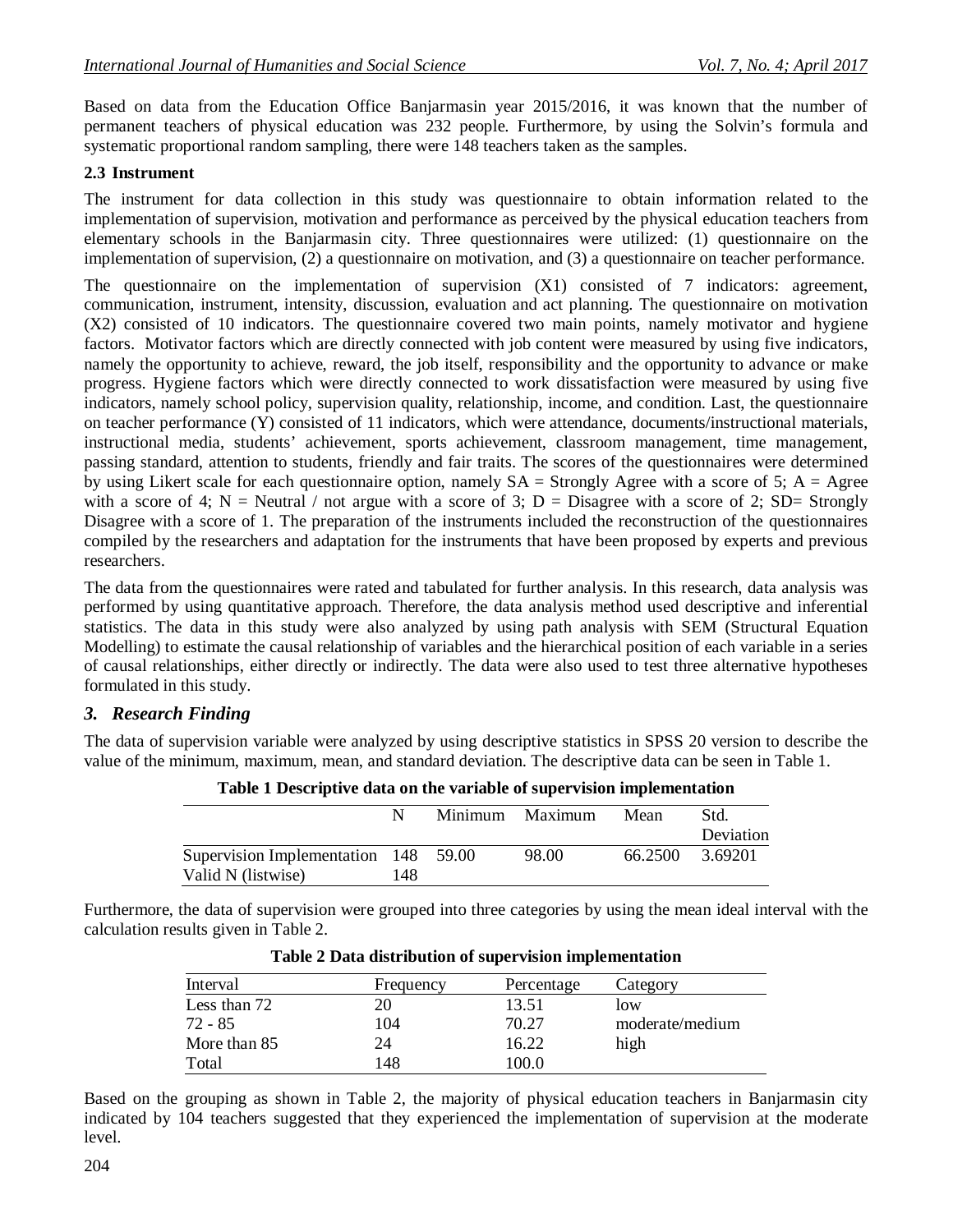The data of motivation variable were also analyzed by using descriptive statistics in SPSS 20 version to describe the value of the minimum, maximum, mean, and standard deviation. The descriptive data can be seen in Table 3.

| Table 5 Descriptive data on the variable of motivation |     |       |         |         |         |                       |
|--------------------------------------------------------|-----|-------|---------|---------|---------|-----------------------|
|                                                        |     | Range | Minimum | Maximum | Mean    | <b>Std.</b> Deviation |
| <b>Work Motivation</b>                                 | 148 | 36.00 | 69.00   | 105.00  | 77.2162 | 3.94269               |

Furthermore, the data of motivation were also grouped into three categories by using the mean ideal interval. The calculation results are given in Table 4.

| Interval     | Frequency | Percentage | Category        |
|--------------|-----------|------------|-----------------|
| Less than 81 |           | 10.14      | low             |
| $81 - 93$    | 121       | 81.76      | moderate/medium |
| More than 93 |           | 8.11       | high            |
| Total        | 148       | 100.0      |                 |

|  |  | <b>Table 4 Data distribution of motivation</b> |
|--|--|------------------------------------------------|
|--|--|------------------------------------------------|

Based on the grouping, the majority of physical education teachers in South Kalimantan has a moderate level of motivation, which was indicated by 121 people who suggested moderate level of motivation.

The descriptive data from performance variable consisting of the minimum value, maximum, mean, and standard deviation can be seen in Table 5. The performance data were also grouped into three categories by using the mean ideal interval as shown in Table 6.

#### **Table 5 Descriptive data on the variable of teacher performance**

|                            |     |       |        | Range Minimum Maximum Mean |          | Std.<br>Deviation |
|----------------------------|-----|-------|--------|----------------------------|----------|-------------------|
| <b>Teacher Performance</b> | 148 | 20.00 | 103.00 | 123.00                     | 114.0270 | 3.73428           |

| Interval        | Frequency | Percentage | Category        |
|-----------------|-----------|------------|-----------------|
| Less than 109.5 | 1 Q       | 12.8       | Low             |
| $109.5 - 116$   | 92        | 62.2       | Moderate/Medium |
| More than 116   | 37        | 25.0       | High            |
| Total           | 48        | 100.0      |                 |

#### **Table 6 Data distribution of teacher performance**

Based on the grouping in Table 6, the majority of physical education teachers in South Kalimantan have moderate level of performance. The empirical data showed that 92 teachers suggested that level of performance was moderate.

The data in this study were analyzed by using linear regression to test the hypotheses. The first alternative hypothesis is that there was significant contribution of supervision implementation to the performance of elementary school physical education teachers in Banjarmasin City. Regression analysis showed that there was a positive contribution of the supervision implementation on the performance of elementary school physical education teachers in Banjarmasin city with  $R = 0.390$  and  $\beta = 0.390$ . The correlation was significant because the value  $p = 0.000$  was more than 0.05. A formed linear regression model was a significant model with  $F = 40.515$ and  $\text{Sig.} = 0.000$ . Based on this analysis, the hypothesis that there was a significant contribution of the supervision implementation to the performance of elementary school physical education teachers in the city of Banjarmasin was accepted, or  $H_0$  was rejected. In addition, the contribution of the implementation of the supervision to the performance of elementary school physical education teachers in Banjarmasin city was 15.2%. The results of ANOVA computation and the coefficient correlation can be seen in Table 7 and 8.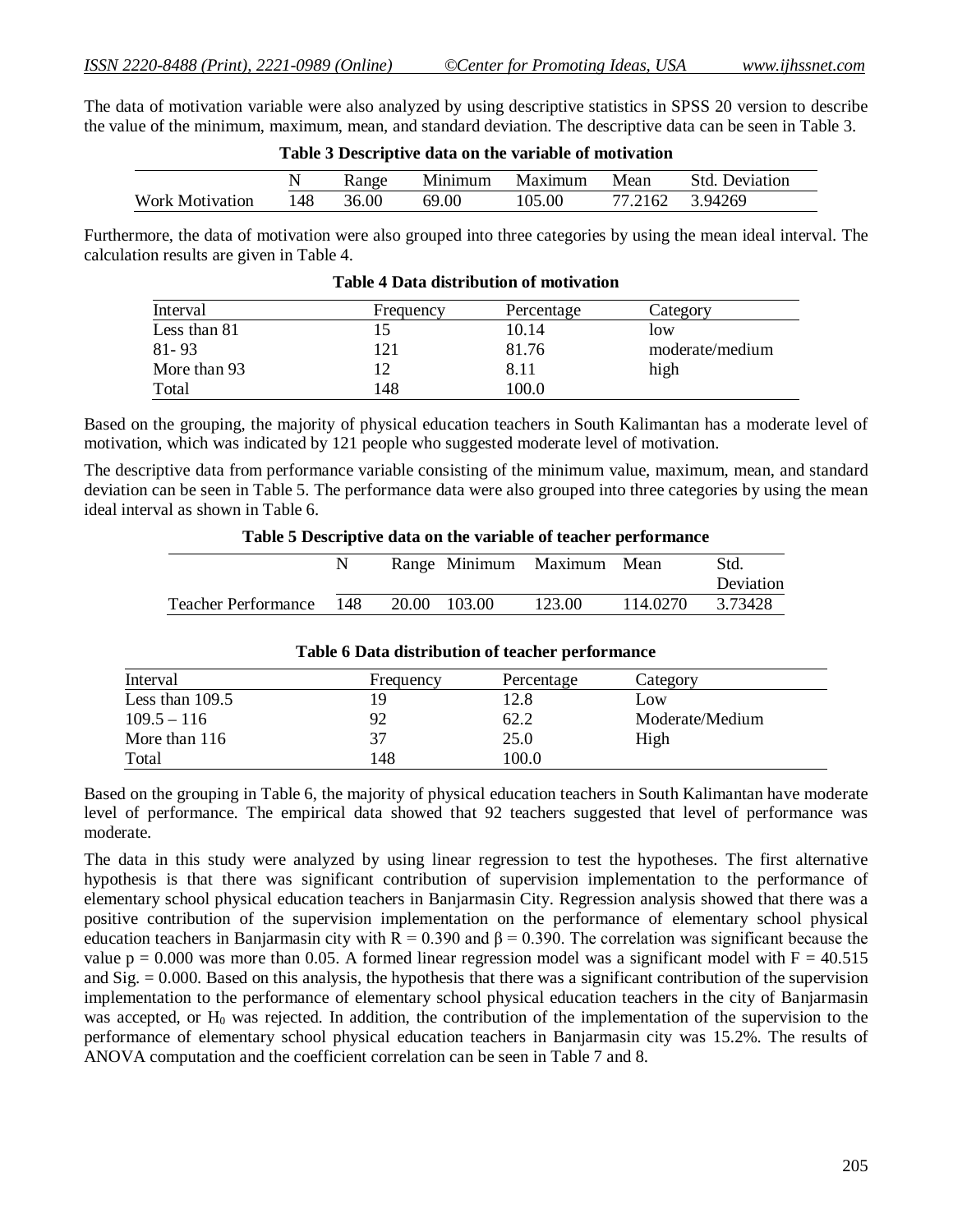| Model |            | Sum of Squares | df  | Mean Square |        | Sig.  |  |
|-------|------------|----------------|-----|-------------|--------|-------|--|
|       | Regression | 1928.588       |     | 1928.588    | 40.515 | .000b |  |
|       | Residual   | 10758.057      | 226 | 47.602      |        |       |  |
|       | Total      | 12686.645      | 227 |             |        |       |  |

|  |  |  |  |  |  | Table 7 The results of ANOVA computation |
|--|--|--|--|--|--|------------------------------------------|
|--|--|--|--|--|--|------------------------------------------|

a. Dependent Variable: Teacher Performance

b. Predictors: (Constant) Supervision Implementation

|  |  |  | <b>Table 8 The correlation coefficients</b> |
|--|--|--|---------------------------------------------|
|--|--|--|---------------------------------------------|

| Model                                                  |        | Unstandardized CoefficientsStandardized Coefficients |             |  |           |  |
|--------------------------------------------------------|--------|------------------------------------------------------|-------------|--|-----------|--|
|                                                        |        | Std. Error                                           | <b>Beta</b> |  | Sig.      |  |
|                                                        | 46.731 | 4.940                                                |             |  | 9.460.000 |  |
| $1$ (Constant) 46.73<br>Supervision Implementation.420 |        | .066                                                 | .390-       |  | 6.365.000 |  |
|                                                        |        |                                                      |             |  |           |  |

a. Dependent Variable: Teacher performance

The data were analyzed based SEM model to test the second alternative hypothesis. The second alternative hypothesis was that there was significant contribution of work motivation to the performance of elementary school physical education teachers in Banjarmasin City. The regression analysis showed that there was a positive contribution of work motivation to the performance of elementary school physical education teachers in Banjarmasin city with R = 0.587 and  $\beta$  = 0.587. The value of p = 0.000 which means that the contribution was significant. A formed linear regression model was a significant model with  $F = 118.720$  and Sig. = 0.000. Based on this analysis, the hypothesis that there was a significant contribution to the performance motivation of elementary school physical education teacher in the city of Banjarmasin was acceptable, or  $H_0$  was rejected. In addition, the contribution of motivation on the performance of elementary school physical education teachers in the city of Banjarmasin was 34.1%. The results of ANOVA computation and the coefficient correlation can be seen in Table 9 and 10.

#### **Table 9 The results of ANOVA computation**

| Model |                     | Sum of Squares df |     | Mean<br>Square         | F | Sig. |
|-------|---------------------|-------------------|-----|------------------------|---|------|
|       | Regression 4369.231 |                   |     | 4369.231 118.720 .000b |   |      |
|       | Residual            | 8317.414          | 226 | 36.803                 |   |      |
|       | Total               | 12686.645         | 227 |                        |   |      |

a. Dependent Variable: Teacher performance

b. Predictors: (Constant) Work motivation

|  |  | <b>Table 10 The correlation coefficients</b> |  |
|--|--|----------------------------------------------|--|
|--|--|----------------------------------------------|--|

| Model                                       |        | Unstandardized Coefficients Standardized Coefficients | Sig.        |  |            |
|---------------------------------------------|--------|-------------------------------------------------------|-------------|--|------------|
|                                             |        | Std. Error                                            | <b>Beta</b> |  |            |
|                                             | 50.312 | 2.576                                                 |             |  | 19.529.000 |
| $1$ (Constant) 50.31<br>Work motivation.272 |        | .025                                                  | .587        |  | 10.896.000 |

a. Dependent Variable: Teacher performance

The third hypothesis tested was that there was significant contribution of supervision implementation and work motivation to the performance of elementary school physical education teachers in Banjarmasin City. Multiple linear regression analysis showed that there was a positive contribution of supervision and motivation to the performance of elementary school physical education teachers in Banjarmasin city with  $R = 0.622$ ,  $\beta = 0.220$  and  $β = 0.514$ . The value of  $p = 0.000$  was more than 0.05, so the contribution was significant. The formed linear regression model was a significant model with  $F = 71.129$  and Sig. = 0.000. Based on this analysis, the third alternative hypothesis was accepted, or H0 was rejected. In addition, the contribution of the implementation of the supervision and motivation toward the performance of elementary school physical education teachers in Banjarmasin city was 38.7%. The results of ANOVA computation and the coefficient correlation can be seen in Table 11 and 12.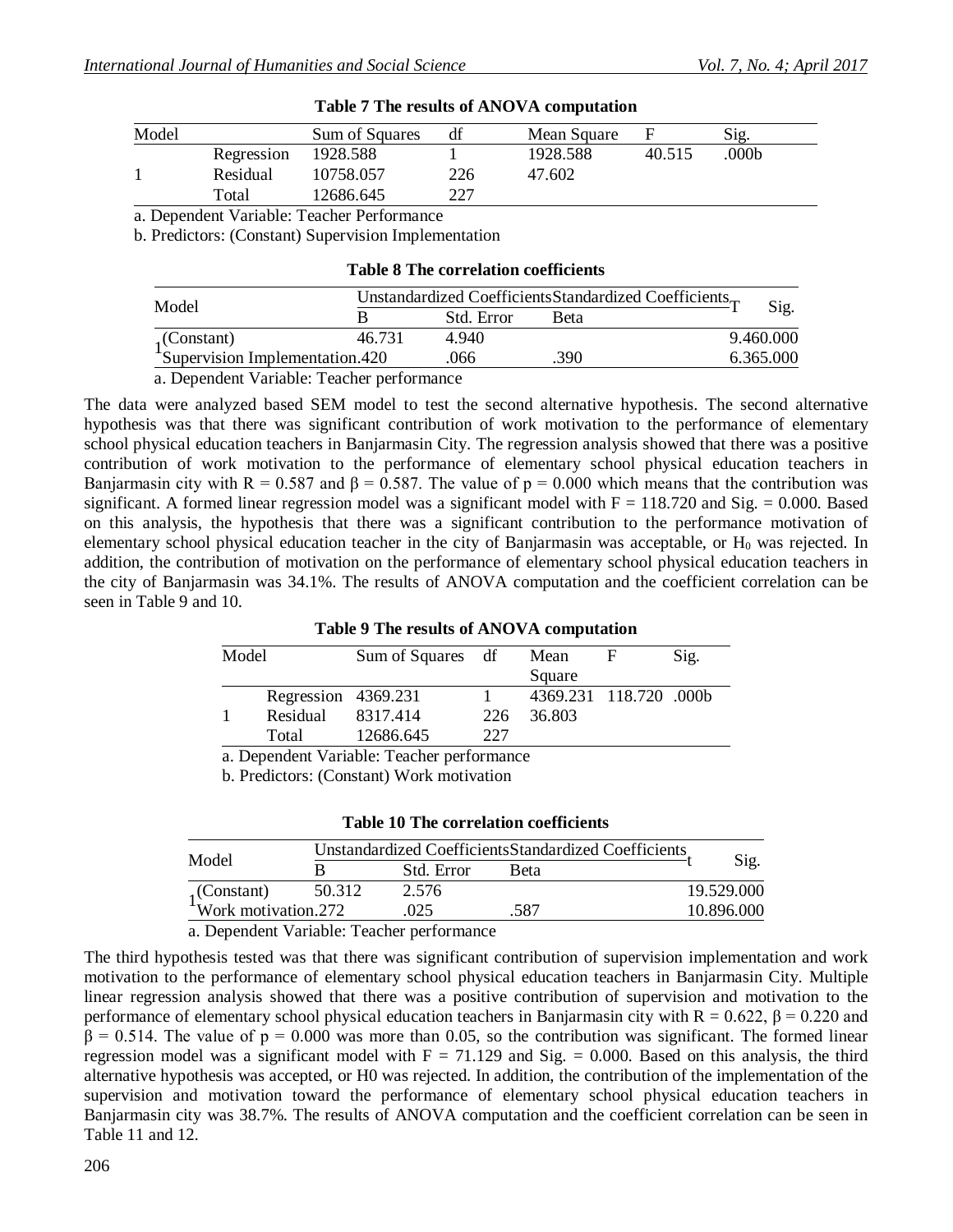| Model |            | Sum of Squares |     | Mean Square |        | Sig.  |  |
|-------|------------|----------------|-----|-------------|--------|-------|--|
|       | Regression | 4914.206       |     | 2457.103    | 71 129 | .000b |  |
|       | Residual   | 7772.439       | 225 | 34.544      |        |       |  |
|       | Total      | 12686.645      | 227 |             |        |       |  |

#### **Table 11 The results of ANOVA computation**

a. Dependent Variable: Teacher performance

b. Predictors: (Constant), supervision implementation, work motivation

|                                 | Unstandardized Coefficients Standardized Coefficients |            |              |       |      |
|---------------------------------|-------------------------------------------------------|------------|--------------|-------|------|
| Model                           |                                                       | Std. Error | <b>B</b> eta |       | Sig. |
| (Constant)                      | 36.111                                                | 4.360      |              | 8.281 | .000 |
| 1Supervision Implementation.237 |                                                       | .060       | .220         | 3.972 | .000 |
| <b>Work Motivation</b>          | .238                                                  | .026       | .514         | 9.297 | .000 |
|                                 |                                                       |            |              |       |      |

a. Dependent Variable: Teacher performance

### *4. Discussion*

#### **4.1 Discussion on the Findings of the Descriptive Analysis**

The condition of each variable studied among the physical education teachers of elementary school in Banjarmasin city generally resulted in moderate score. The mean score achieved on each variable (supervision, motivation, and teacher performance) was at the medium category. In general, the variable condition of supervision on physical education teachers of elementary school in Banjarmasin city (72.27%) was categorized into moderate level. This condition was not in accordance with the opinion of Purwanto (1998: 76) who stated that supervision is a coaching activities planned to help teachers and other school officials in performing their duties effectively. Meanwhile, according to Sergiovanni and Starratt (1993: 267), supervision is a process designed to help teachers and supervisors to learn more about their practices, in order to be able to use their knowledge and skills to serve parents and schools well, and make schools more effective learning communities. The findings of descriptive statistics on the supervision variable showed that the majority of elementary school physical education teachers in Banjarmasin city perceived that the implementation of supervision was a form of guidance from supervisors (supervisors or principals) which aimed to improve the teachers' performance which was considered to be essential.

The motivation variable of elementary school physical education teachers in Banjarmasin city generally (81.76%) had the medium category. The findings of the descriptive statistics on the motivation variable showed that the majority of physical education teachers from elementary schools in Banjarmasin city were moderately motivated. Veithzal (2005: 455) says that motivation is a set of attitudes and values that influence individuals to achieve specific things according to individual goals. Moreover, Marihot (2003: 321) says that the motivation is a factor that drives and encourages behavior or desire for someone to do something in the form of effort. Based on these two opinions, the driving factors for the work that occurred in physical education teachers of elementary school in Banjarmasin city were moderate since teachers can begin to understand their rights and obligations as the physical education teachers. If this motivation condition is improved, the performance of teachers can be improved as well.

The performance condition from physical education teachers of elementary school in Banjarmasin city showed by the results of descriptive statistical analysis with a value of 62.2%, which means the medium category. This indicated that most physical education teachers from elementary schools in Banjarmasin city has a moderate performance. Stinnent, (1968: 59) states that the performance is the actual achievement of different potential abilities, skills and talents. Thus, the performance can be interpreted as an achievement which appears as a form of work in a person's success. Performance is defined as work performance, achievements work, work, work performance and appearance (Lardy and Farr, 1983: 22). The performance condition from physical education teachers of elementary school in Banjarmasin was then assumed to be associated with other variables that affect the outcome of this study, namely: implementation of supervision and motivation variables.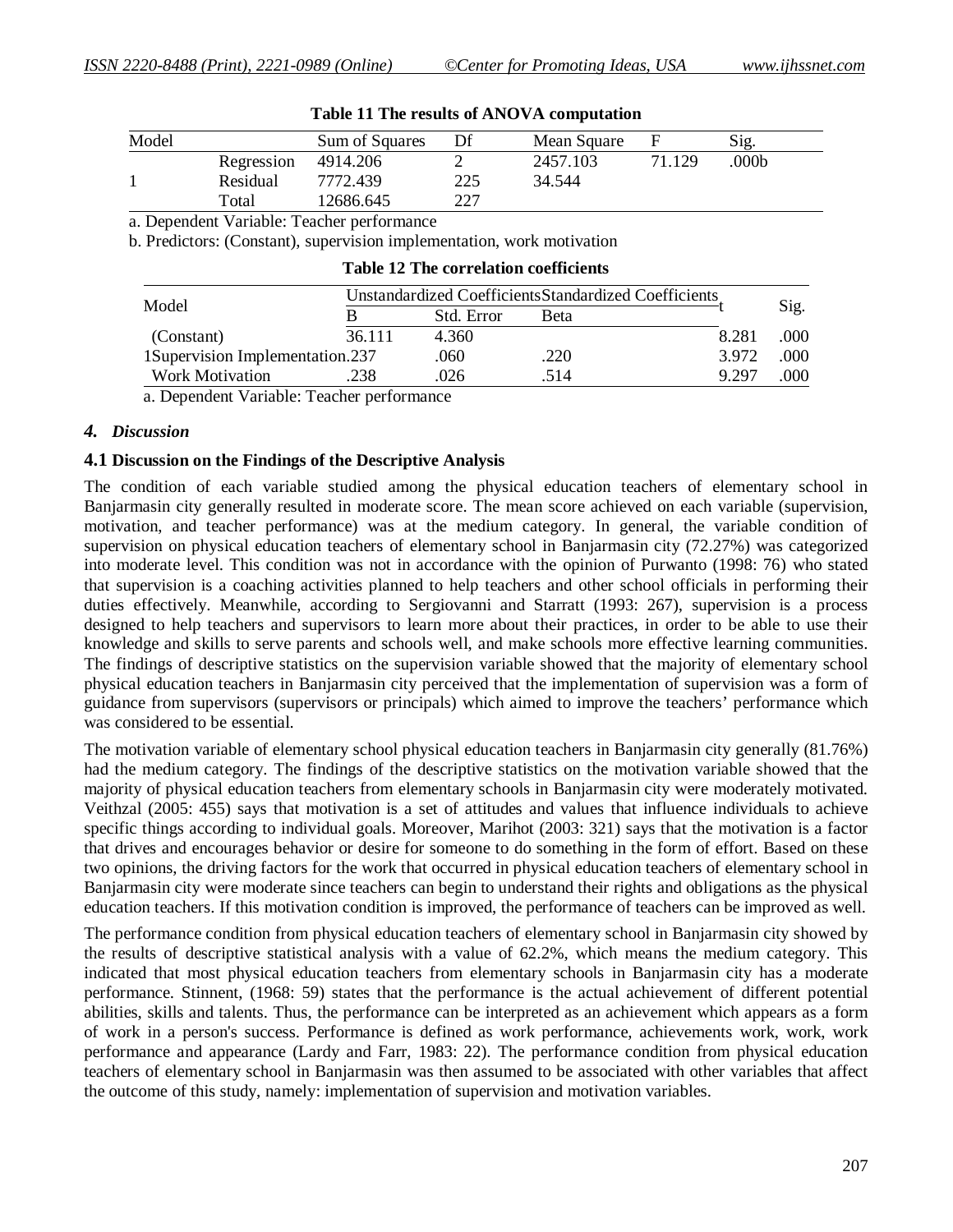### **4.2 The Contribution of Supervision Implementation on the Teacher Performance**

The findings of this study stated that there was a significant contribution of the implementation of supervision to the performance of elementary school physical education teachers in Banjarmasin city. The correlation coefficient of the relationship between the performance and the implementation of the supervision of physical education teachers from elementary schools in Banjarmasin city was 0.390 with  $p = 0.00$ . This was consistent with the results of research conducted by Syarif (2011) who concluded that the supervision by the principal affected teacher performance. Similarly, Alviah (2012) conducted a study using quantitative research methods and highlighted the conclusion that the motivation and supervision affected the performance of kindergarten teachers in Dharmawanita Karangwaru Tulungagung. The results also showed that the intensity of supervision affected the performance of the kindergarten teachers. The research conducted by Musafik (2012) suggested that there was a direct positive and significant relationship between the implementation of the regulatory supervision and the performance of elementary school teachers in Malang city.

The improvement of teacher performance can be done by implementing continuous supervision of the teaching by the principal (Glickman, 1981; Oliva, 1984). In his speech, Glickman (1981) argued that to improve the performance of teachers, the teachers need not only the effectiveness and creativity to develop themselves, but they also need the assistance of supervision by supervisors. All teachers need supervision, and the service is the responsibility of the principal as supervisor. Supervision becomes important work for the principal. The success of programs for the teaching in school has the close relation with the role conducted by the principal as a supervisor.

### **4.3 The Contribution of Motivation on the Teacher Performance**

The findings of this study showed that there was a significant contribution of the motivation toward the performance of elementary school physical education teachers in Banjarmasin city. Linear regression analysis showed that there was a positive relationship between work motivation and performance of elementary school physical education teachers in Banjarmasin city with  $\beta = 0.587$ dan p = 0.00, and it was significant because the value was less than 0.05. These findings are in line with research conducted by Bangun (2010) who found that the relationship between work motivation and performance of teachers at SMK Negeri Malang was significant. Motivation has close links with the performance based on the results of research undertaken by Robbins (1996). Robbins (1996) says that someone who has a high motivation will do the job with much effort. Those who work with the maximum effort are those who have high performance. The other variable which also influences the performance of teachers is the motivation to work (Robbins, 1996; Owens, 1991), Robbins (1996) says that a person's performance is strongly influenced by a person's motivation in doing his job. A motivated person will be able to carry out all the duties and responsibilities well, with sincerity without having overseen by his managers and without the promised material rewards.

### **4.4 The Contribution of the Supervision Implementation and Work Motivation toward the Teacher Performance**

The findings of this study suggested that the implementation of supervision and motivation to work contributed on the performance of physical education teachers from elementary school in Banjarmasin city. This relationship involved the relationship between two other variables, namely the relationship between supervision and performance and the relationship between motivation and performance. Based on the findings, there was a significant correlation between the supervision of the implementation of teacher performance with  $\beta = 0.220$  (p = 0.000) and significant correlation between work motivation and teachers' performance with  $\beta = 0.514$  (p = 0.000) among the elementary school physical education teachers in Banjarmasin city.

This finding was consistent with the statement of Usa (2008) that the supervision of school principals and teachers' great motivation affected teacher performance in SMA Negeri Kota Buton and Bau-Bau. The same idea was stated by Bambang (2004) in which he found that there was a significant correlation between the intensity of supervision by the principal and teachers' work motivation to the performance of teachers in junior high school in Malang. Motivation is a psychological mechanism that drives a person or group of people to achieve some degree by the desirable way. The intention to initiate and maintain working conditions are actualized by each individual worker in the form of performance capacity (working performance) (Danim, 2004).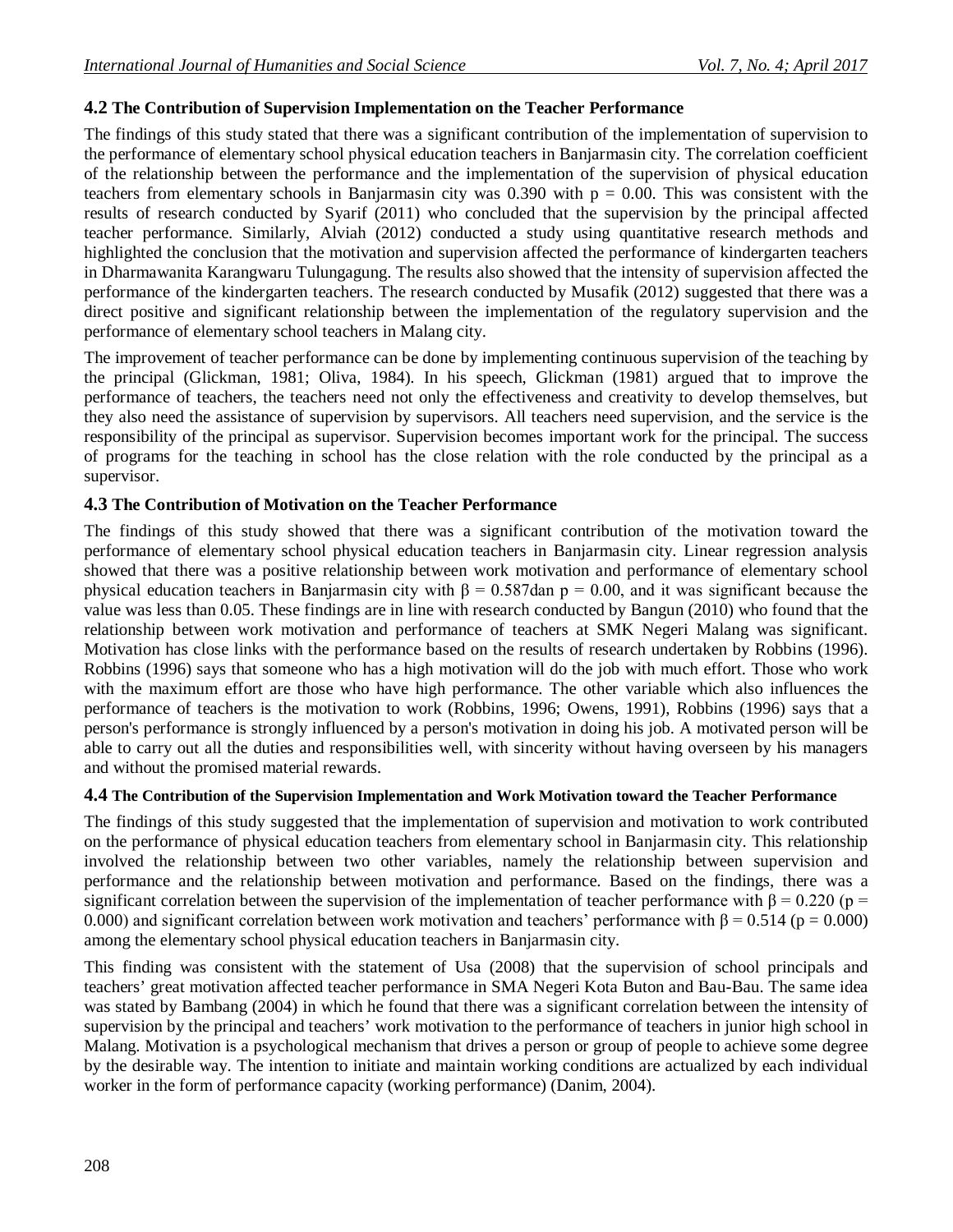According to Sergiovanni (1987), there are three functions of supervision of education in schools, which are the function of development, the function of motivation, and control function. The function of the development means of supervision of education. When it is implemented properly, it can increase the motivation of teachers in managing the learning process. The function of motivation means supervision of education. When it is implemented properly, it can cultivate teacher's work motivation. The last, function control means education supervisors and when it is implemented optimally, it allows supervisors (principals) carry out the tasks of teachers.

This study indicated that the performance level of physical education teachers in the public elementary school of Banjarmasin was indirectly affected by the implementation of the supervision conducted by the principal or supervisor and teacher's work motivation. The better implementation of supervision will increase motivation, and then indirectly will improve performance for physical education teachers from elementary schools in South Kalimantan.

### *5. Conclusions*

Based on the analysis of the variables in this study, some conclusions were drawn. First, there was a significant contribution of the conduct of supervision to the performance of physical education teachers from elementary schools in Banjarmasin city. This result means that the better supervision conduct will increase the performance of teachers. Second, there was a significant contribution of motivation to the performance motivation of elementary school physical education teachers in Banjarmasin city. This means that the higher the motivation of a teacher is, the higher the performance of teachers will be. Third, there was a significant contribution of the implementation of the supervision and motivation of teachers toward the performance of physical education teachers from elementary schools in Banjarmasin city. This means that if the implementation of the supervision is better and the motivation of teachers is higher, the performance of teachers will be improved.

This study can be a reference to unravel the issue more widely on matters related to supervision, motivation and performance of teachers. Further, the results of this study may contribute to the development of human resources, particularly in the field of management based implementation supervision, motivation, and performance. In connection with the research results, some suggestions were put forward by the researchers. It is recommended that the head of the Education Quality Assurance Agency makes a coaching program for elementary school physical education teacher which is oriented to increase their performance. Coaching program is aimed at assisting the teachers in terms of lesson plan writing, learning presentation, learning evaluation, classroom management, curriculum development, curriculum evaluation, and self-evaluation of the teachers. It is suggested that physical education teachers from elementary schools in Banjarmasin city use the results of this study as a reference to improve motivation and performance. They can actively participate in teacher organization, training courses, and workshops to improve performance. Furthermore, other researchers can utilize the findings of this study as a reference to conduct wider study regarding to the implementation of supervision, motivation, and teacher performance.

## *References*

- Alviah, R. (2012). Pengaruh motivasi dan supervisi terhadap kinerja guru TK Dharmawanita Karangwaru Tulungagung. *Jurnal OTONOM,* 12(2).
- Bangun, D. (2010). Hubungan pemberdayaan guru dan motivasi kerja dengan kinerja guru profesional SMK Negeri di Kota Malang. *Teknologi dan Kejuruan,* 33(1), 55-64.
- Burton, W.H., & Bruckner, L.J. (1955). *Supervision: A sosial process.* New York: Appleton-Century Crofts.
- Campbell, J.P., McCloy, R.A., Oppler, S.H., & Sager, C.E. (1993). *A theory of performance*, In N. Schmitt & W. Borman (Eds.), Personnel selection in organizations (pp. 35-70). San Francisco, CA: Jossey-Bass.
- Cushway, B.,& Lodge, D. (1993). *Organizational behaviour & design : Perilaku dan desain organisasi,* Alih bahasa: Sularno Tjiptowardojo, Elex Media Komputindo-Kelompok. Jakarta: Gramedia.
- Danim, S. (2004). *Motivasi kepemimpinan efektifitas kelompok.* Jakarta: Rineka Cipta.
- Glickman, C.D. (1981). *Developmental supervision: Alternative practice for helping teachers to improve instruction*. Alexandria: ASCD.
- Hasibuan, M,SP. (2003). *Organisasi dan motivasi dasar peningkatan produktifitas.* Jakarta: Bumi Aksara.